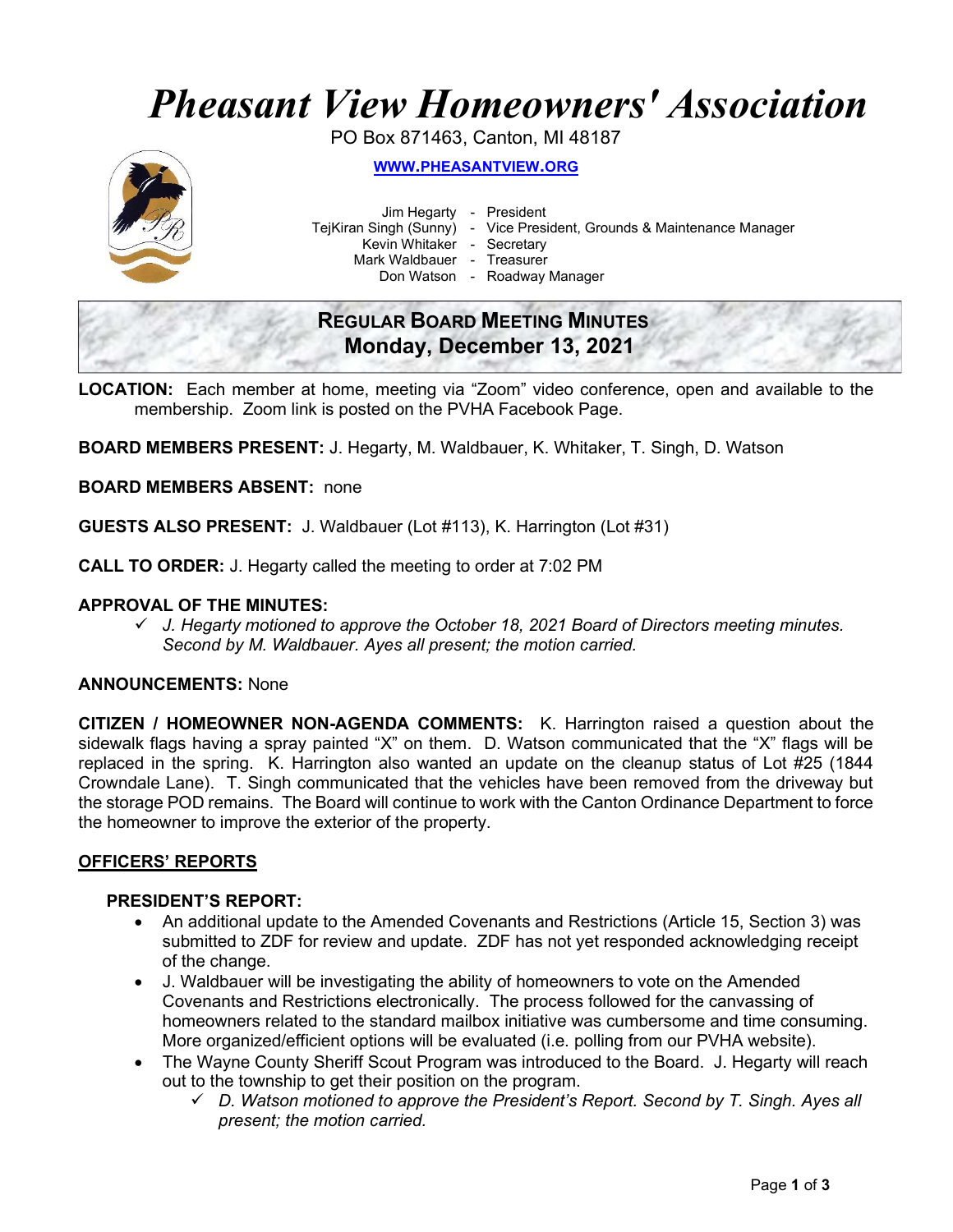#### VICE PRESIDENT'S REPORT:

- T. Singh to engage with both K. Borninski (Lot #16, 45924 Windridge Lane) and A. Graham-Hudak of the Canton Board of Trustees to see if they can assist with resolving the continued issues encountered with Lot #25 (1844 Crowndale Lane).
	- $\checkmark$  J. Hegarty motioned to approve the Vice President's Report. Second by M. Waldbauer. Ayes all board members present; the motion carried.

#### SECRETARY'S REPORT:

- The establishment of a Welcoming Committee will commence in early 2022
	- $\checkmark$  J. Hegarty motioned to approve the Secretary's Report. Second by T. Singh. Ayes all board members present; the motion carried.

#### TREASURER'S REPORT:

- M. Waldbauer paid our workers compensation insurance premium (\$560.00 Travelers Indemnity Insurance) and liability insurance premium (\$1,679.00 - Auto-Owners Insurance) for 2022.
- ZDF has issued and invoice for \$1,200.00 in excess of the \$8,000.00 already paid. We did not anticipate a bill of that size. M. Waldbauer is working with ZDF to understand the reason and the value being charged.
	- $\checkmark$  J. Hegarty motioned to approve the Treasurer's Report. Second by D. Watson. Ayes all board members present; the motion carried.

#### DIRECTOR and COMMITTEE REPORTS

#### ROADWAY MANAGER'S REPORT:

 The Fairways subdivision had sidewalk work completed by a company NOT managed by PRRMA. The bill for this work was ~\$10,000.00. PRRMA voted to reimburse Fairways 50% of the value of the work. D. Watson voted with the minority to not reimburse Fairways for this work because the process established by PRRMA was not followed.

#### ARCHITECTURAL REVIEW COMMITTEE (ARC):

- Request to replace the Brick Paver Patio with a raised deck and hot tub for 2005 Stonebridge Way, Lot 92, was APPROVED
- Request to replace the driveway for 46733 Southwick Drive, Lot 134, was APPROVED
- Request to replace and extend the driveway for 45401 Southwick Drive, Lot 143, was DENIED

#### SUBDIVISION COMMUNICATION COORDINATOR'S REPORT:

• Nothing to report

#### OLD BUSINESS:

• Nothing to report

#### NEW BUSINESS:

- The five Board members agreed on their respective roles for the 2022 calendar year. The results are as follows:
	- o President K. Whitaker
	- $\circ$  Vice President T. Singh
	- o Treasurer M. Waldbauer
	- o Roadway Manager D. Watson
	- $\circ$  Secretary J. Hegarty
	- $\circ$  Communication Coordinator J. Waldbauer